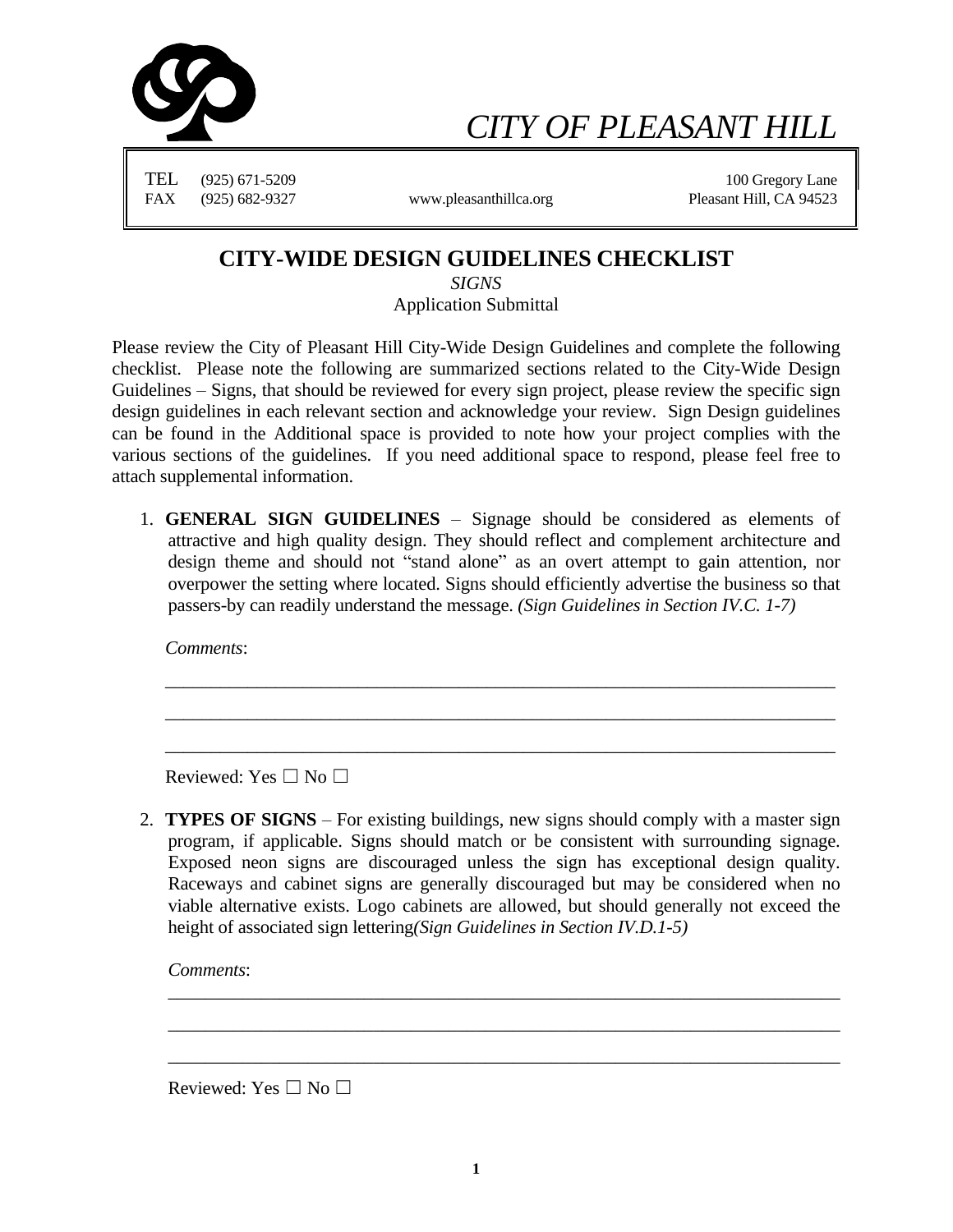3. **SIGN CONTENT –** Sign messages should be simple and concise. Secondary information (corporate slogans, telephone numbers and product lines) do not belong on monument or mail wall signs. Changeable copy is discourage. *(Sign Guidelines in Section IV.E.1-2)*

| Comments:                                                                                                                                                                                                                                                                                                                                                                                 |
|-------------------------------------------------------------------------------------------------------------------------------------------------------------------------------------------------------------------------------------------------------------------------------------------------------------------------------------------------------------------------------------------|
|                                                                                                                                                                                                                                                                                                                                                                                           |
| Reviewed: Yes $\square$ No $\square$                                                                                                                                                                                                                                                                                                                                                      |
| 4. <b>QUALITY</b> – The design, materials, construction, and installation should reflect high<br>quality. (Sign Guidelines in Section $IV.F.1$ )                                                                                                                                                                                                                                          |
| Comments:                                                                                                                                                                                                                                                                                                                                                                                 |
|                                                                                                                                                                                                                                                                                                                                                                                           |
| Reviewed: Yes $\square$ No $\square$                                                                                                                                                                                                                                                                                                                                                      |
| 5. LEGIBILITY – Text should be easy to read and not visually obtrusive. All related signs<br>should be consistent in type, design, style, location, and color. Commercial centers with<br>multiple business, primary signage should be aligned and spaces at same height above<br>grade. Highly reflective surfaces are generally discouraged. (Sign Guidelines in Section<br>$IV.G.1-4)$ |
| Comments:                                                                                                                                                                                                                                                                                                                                                                                 |
|                                                                                                                                                                                                                                                                                                                                                                                           |
|                                                                                                                                                                                                                                                                                                                                                                                           |
|                                                                                                                                                                                                                                                                                                                                                                                           |

Reviewed: Yes  $\square$  No  $\square$ 

6. **PROPORTIONS** – Proper sign width and appropriate margins for signage should be maintained. Reveals should generally be no more than 6" in depth. *(Sign Guidelines in Section IV.H.1-3)*

 $\_$  , and the set of the set of the set of the set of the set of the set of the set of the set of the set of the set of the set of the set of the set of the set of the set of the set of the set of the set of the set of th

 $\_$  , and the set of the set of the set of the set of the set of the set of the set of the set of the set of the set of the set of the set of the set of the set of the set of the set of the set of the set of the set of th

 $\_$  ,  $\_$  ,  $\_$  ,  $\_$  ,  $\_$  ,  $\_$  ,  $\_$  ,  $\_$  ,  $\_$  ,  $\_$  ,  $\_$  ,  $\_$  ,  $\_$  ,  $\_$  ,  $\_$  ,  $\_$  ,  $\_$  ,  $\_$  ,  $\_$  ,  $\_$  ,  $\_$  ,  $\_$  ,  $\_$  ,  $\_$  ,  $\_$  ,  $\_$  ,  $\_$  ,  $\_$  ,  $\_$  ,  $\_$  ,  $\_$  ,  $\_$  ,  $\_$  ,  $\_$  ,  $\_$  ,  $\_$  ,  $\_$  ,

*Comments***:**

Reviewed: Yes  $\square$  No  $\square$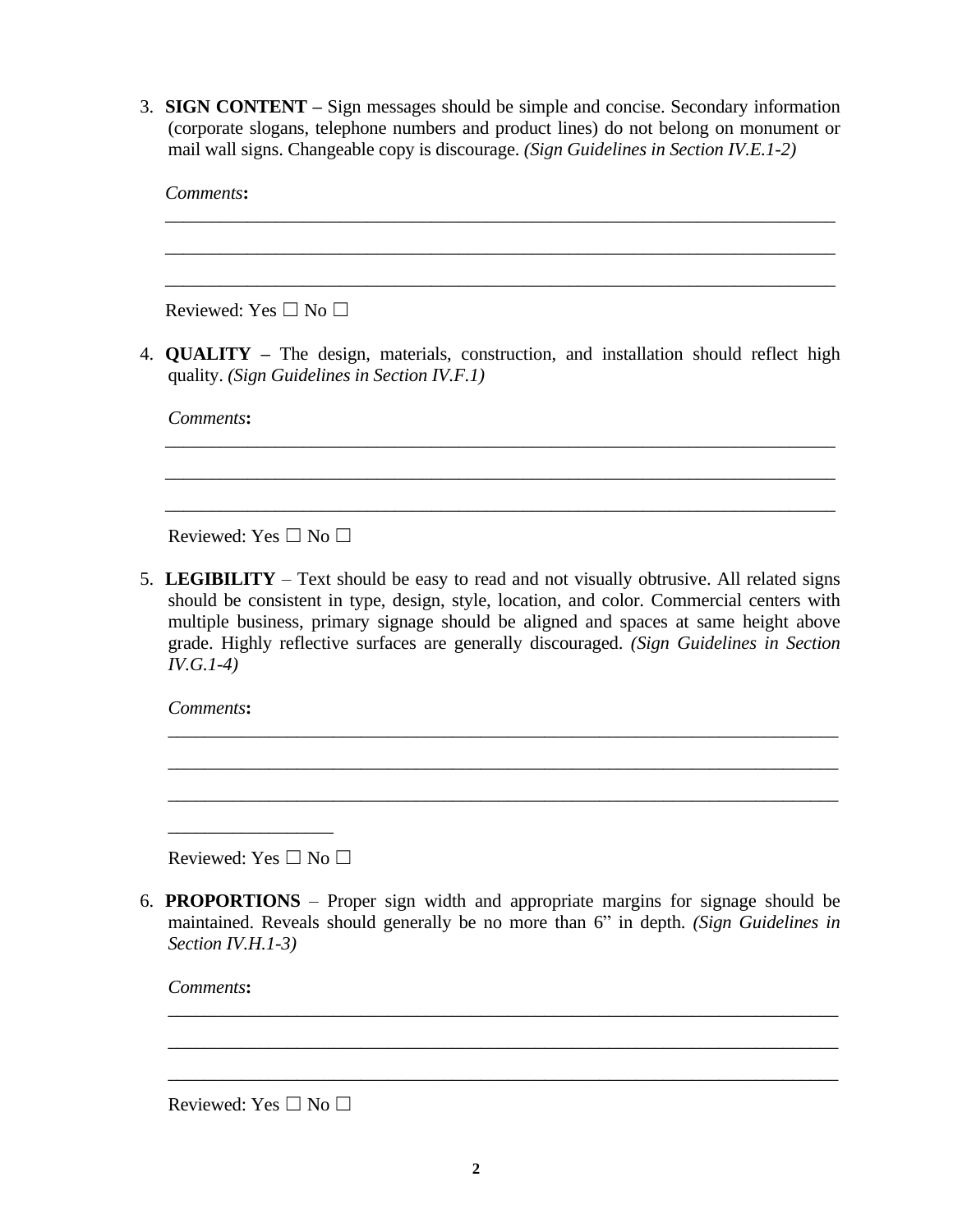7. **COLORS –** Contrast to enhance daytime visibility and light text on dark background are encouraged. Colors should be simple and basic and limited to two. Trim caps should be dark. Hard-to-read fonts are discouraged. Background walls and fascia should provide compatible distinct contrast. *(Sign Guidelines in Section IV.I.1-4)*

|    | Comments:                                                                                                                                                                                                                                                                            |
|----|--------------------------------------------------------------------------------------------------------------------------------------------------------------------------------------------------------------------------------------------------------------------------------------|
|    |                                                                                                                                                                                                                                                                                      |
|    | Reviewed: Yes $\square$ No $\square$                                                                                                                                                                                                                                                 |
|    | 8. ILLUMINATION - Glare should be minimized. Internal illumination is encouraged.<br>External illumination should be of high architectural grade and screened from public view.<br>Multiple signs in on one property should be consistent. (Sign Guidelines in Section IV.J.1-<br>4) |
|    | Comments:                                                                                                                                                                                                                                                                            |
|    |                                                                                                                                                                                                                                                                                      |
|    | Reviewed: Yes $\Box$ No $\Box$                                                                                                                                                                                                                                                       |
| 9. | <b>CONSTRUCTION</b> – Hardware should not be exposed. Wall or sign surface should be<br>in good repair (Sign Guidelines in Section IV.K.1-2)                                                                                                                                         |
|    | Comments:                                                                                                                                                                                                                                                                            |

Reviewed: Yes  $\square$  No  $\square$ 

10.**MONUMENT SIGNS** – Low profile signs are preferred on a pedestal with a frame. Sight vision triangle areas should be addressed and signs are not allowed within the public rightof-way. Landscape and proportions shall comply with the Sign Ordinance. These types of signs should incorporate the same features from associated building or architectural setting. *(Sign Guidelines in Section IV.L.1-6)*

\_\_\_\_\_\_\_\_\_\_\_\_\_\_\_\_\_\_\_\_\_\_\_\_\_\_\_\_\_\_\_\_\_\_\_\_\_\_\_\_\_\_\_\_\_\_\_\_\_\_\_\_\_\_\_\_\_\_\_\_\_\_\_\_\_\_\_\_\_\_\_\_\_

\_\_\_\_\_\_\_\_\_\_\_\_\_\_\_\_\_\_\_\_\_\_\_\_\_\_\_\_\_\_\_\_\_\_\_\_\_\_\_\_\_\_\_\_\_\_\_\_\_\_\_\_\_\_\_\_\_\_\_\_\_\_\_\_\_\_\_\_\_\_\_\_\_

\_\_\_\_\_\_\_\_\_\_\_\_\_\_\_\_\_\_\_\_\_\_\_\_\_\_\_\_\_\_\_\_\_\_\_\_\_\_\_\_\_\_\_\_\_\_\_\_\_\_\_\_\_\_\_\_\_\_\_\_\_\_\_\_\_\_\_\_\_\_\_\_\_

\_\_\_\_\_\_\_\_\_\_\_\_\_\_\_\_\_\_\_\_\_\_\_\_\_\_\_\_\_\_\_\_\_\_\_\_\_\_\_\_\_\_\_\_\_\_\_\_\_\_\_\_\_\_\_\_\_\_\_\_\_\_\_\_\_\_\_\_\_\_\_\_\_

\_\_\_\_\_\_\_\_\_\_\_\_\_\_\_\_\_\_\_\_\_\_\_\_\_\_\_\_\_\_\_\_\_\_\_\_\_\_\_\_\_\_\_\_\_\_\_\_\_\_\_\_\_\_\_\_\_\_\_\_\_\_\_\_\_\_\_\_\_\_\_\_\_

*Comments***:**